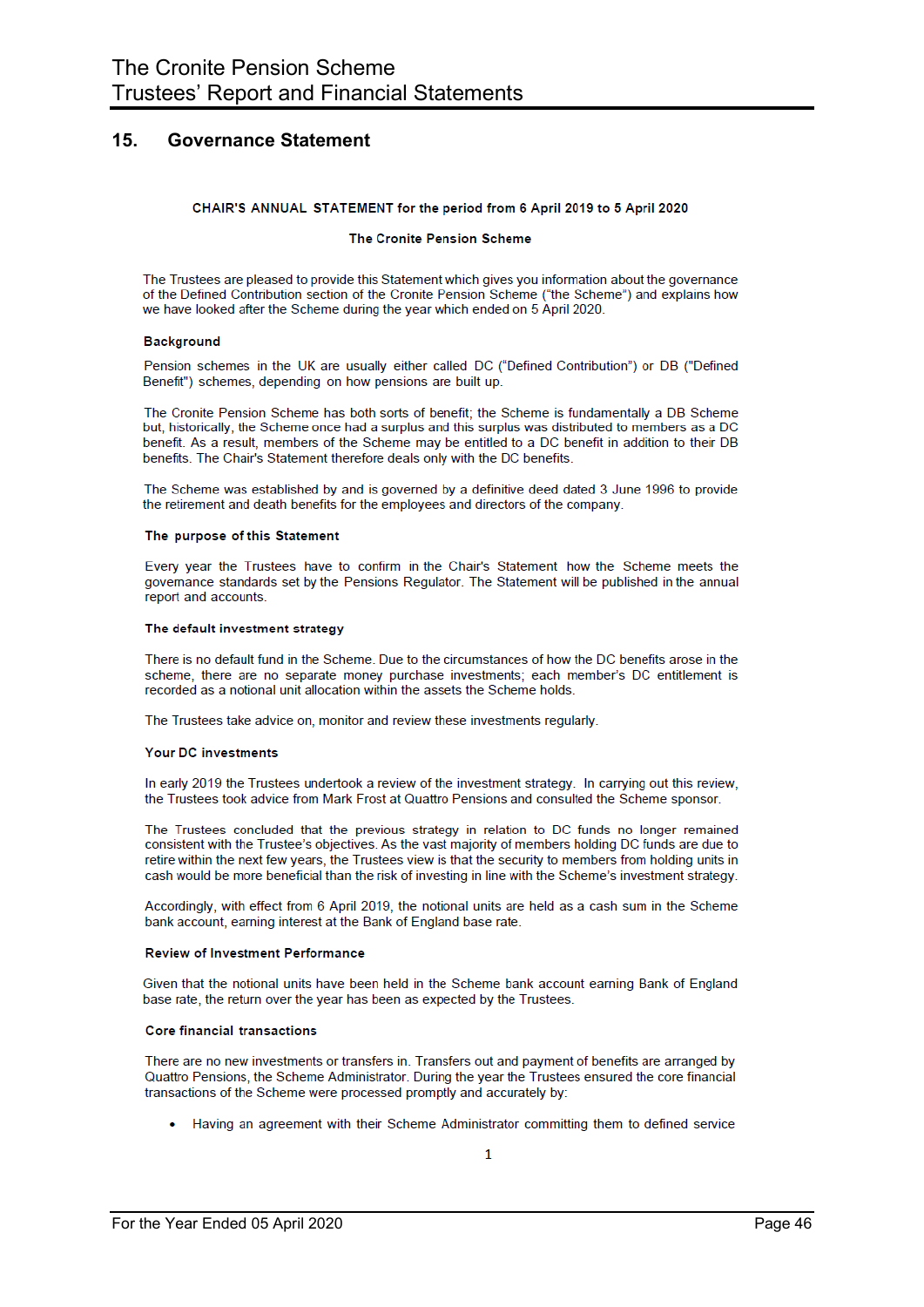#### 15. **Governance Statement (Continued)**

level agreements ("SLAs")

- Reviewing biannual administration reports to monitor the SLAs
- Retaining the Scheme auditor to independently audit the Scheme accounts

The administrator has adopted a number of processes to ensure core financial transactions are processed promptly and accurately:

- Processes and procedures are in place to ensure all work is done within any agreed SLA in place, or to Quattro's internal service levels (generally, ten working days for most events) where there is no SLA.
- Quattro employ a workflow management system to ensure that tasks are completed on time. that nothing gets missed and that a full checking process is followed before any tasks are completed. The checking process involves all automated calculations being checked by an administrator and then reviewed by a senior administrator who is independent of the doing stage
- Monthly SLAs are reported to the administration manager who in turn reports back to the Board of Directors at Quattro each month. Some work will also be selected for audit on a sampling basis. Quattro annually conducts a quality audit, performed by a person of appropriate seniority, who chooses a selection of cases at random from across its schemes, for detailed second-checking. The quality audit is also reported to the Directors of Quattro.
- Quattro are aware of the requirement to complete core financial transactions promptly and therefore these items are given higher priority than other events.
- Directors of Quattro will ensure a sample of work is audited to ensure compliance with the SLA, internal standards and external legislative requirements. Quattro's ISO9001 accreditation requires them to carry out monthly audits to ensure their quality controls are in place and correctly adhered to. The quality controls are also audited on an annual basis by an accredited, independent company.
- To ensure the work undertaken is accurate, the Trustees receive Quattro's internal AAF01/06style report on an annual basis to check their controls have been operating effectively throughout the period.
- The administration report also contains reconciliations between the investment manager and the units held on the administration system.
- The Trustees also review member complaints and any breaches to ensure service is being delivered in line with expectations. We have not received any member complaints and SLA performance remains in line with expectations.
- The Trustees have a close working relationship with the administrator and is able to escalate any issues to a senior member of staff to ensure that any issues arising are dealt with promptly if they were to arise.

### **Charges and transaction costs**

As the notional units were held in the bank account during the year, there were no charges to the members; all charges for operating the bank account and making transactions were paid by the **Trustees** 

The Trustees believe that the combination of the level of performance and the level of the charges for this strategy is reasonable.

Based on the Trustees' investment strategy, we have illustrated the cumulative effect of charges over time on a pot size of £5,000 for funds to be held as cash until retirement.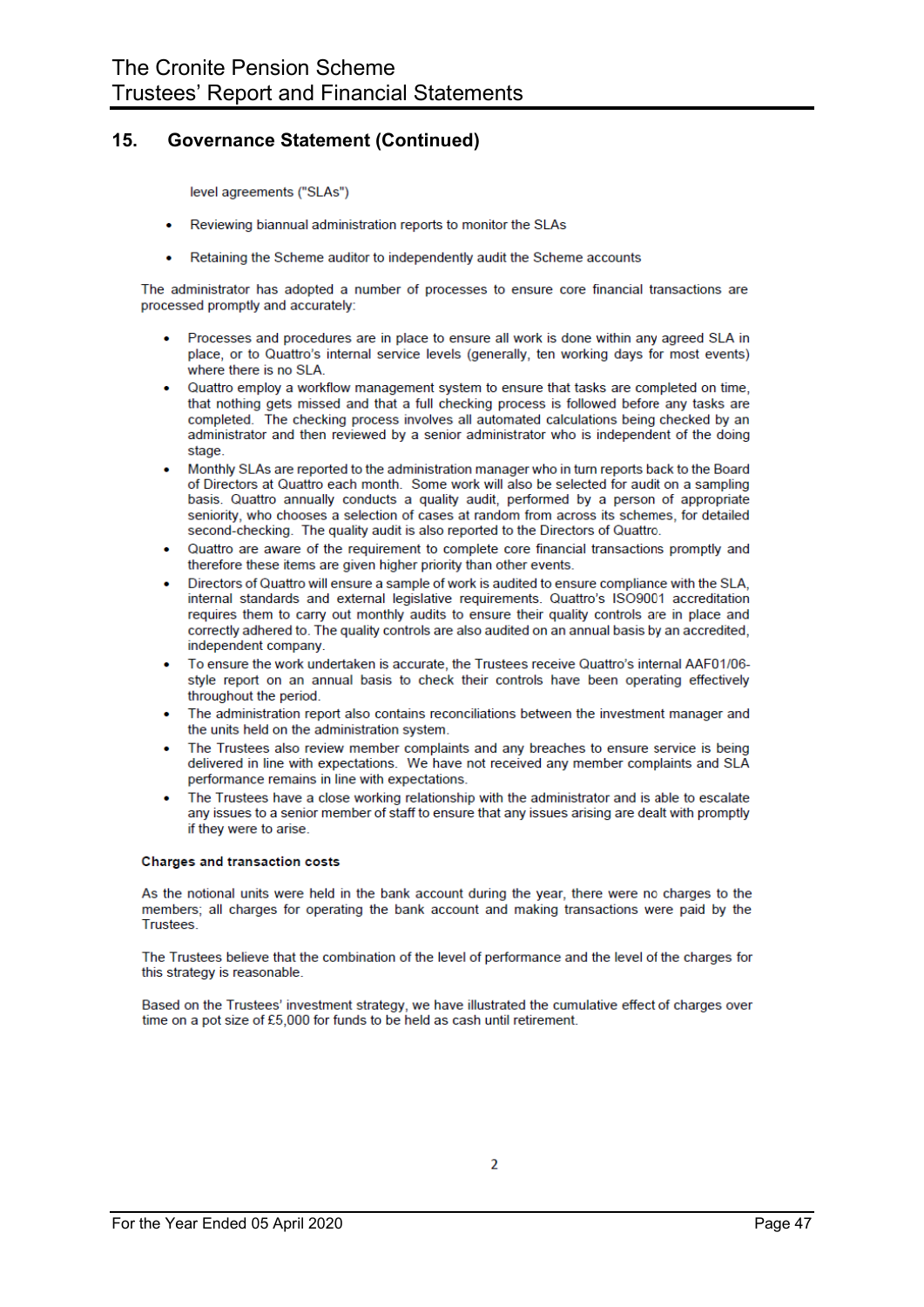#### 15. **Governance Statement (Continued)**

| <b>Projected Pension Pot</b> | Units value $(E)$     |               |  |  |  |
|------------------------------|-----------------------|---------------|--|--|--|
|                              | <b>Before charges</b> | After charges |  |  |  |
| <b>Now</b>                   | 5.000                 | 5.000         |  |  |  |
| Year <sub>1</sub>            | 5.005                 | 5,005         |  |  |  |
| Year <sub>2</sub>            | 5.010                 | 5.010         |  |  |  |
| Year <sub>3</sub>            | 5.015                 | 5.015         |  |  |  |
| Year <sub>4</sub>            | 5.020                 | 5.020         |  |  |  |
| Year 5                       | 5.025                 | 5.025         |  |  |  |

Notes:

- 1. The starting pot size is assumed to be £5,000.
- $\mathcal{D}$ The projected pension pot values are shown in money terms and does not allow for the effect of future inflation
- 3. It is assumed that no future contributions will be paid
- 4. Values shown are estimates and are not quaranteed
- 5. The projected growth rate for each fund is 0.1% (the current Bank of England base rate)

### Value for Money Assessment

The Trustees have undertaken a value for money assessment by comparing the charges paid by the member against the benefits provided by the Scheme.

The assessment considered the benefits of membership in the Scheme against cost of membership with regards to the DC benefits. All charges fall to the employer and not the Scheme members.

Although the investment strategy means that members will receive low returns, due to the profile of the DC membership (the vast majority of members who hold DC funds are due to retire within the next few years), the Trustees feel that providing members with certainty and security is more important. Given the turmoil in the financial markets over the year the Trustees are happy with the results of this strategy.

### Knowledge and understanding of the Trustee

The Trustees consist of two lay trustees and a professional company PTL Governance Limited. The professional trustee company has a number of directors, all of whom keep their knowledge up to date by attending seminars and reading material from the Regulator and other pension service providers.

The Trustees are aware of their training requirements and have a policy on "Trustee Knowledge and Understanding". The Trustees, as a body, brought in a professional trustee for their expertise and skills and to ensure there are no knowledge gaps. The Trustees also seek advice on their arrangements from their appointed professional advisers.

PTL have a training program for all of their staff and are subject to independent audit on their controls and processes through the AAF02/07 reporting. As part of the AAF process the Trustee is required to confirm that the current team have appropriate level of knowledge and understanding to be able to represent PTL as Trustee of the Scheme. The annual review process within PTL identifies training needs for each individual and has a requirement for a minimum of 15 hours Continuing Professional Development (CPD) to be completed each year. Each Director is shadowed by another Client Director and calls take place on a three-monthly basis to provide a peer review to the work undertaken and challenge the Director running the matter. All key decisions would be subject to peer review by the shadow Client Director or another Director.

They work for a broad range of clients and are familiar with the law relating to pensions and trusts. This can be demonstrated through the qualifications held by the Trustee and their continued involvement with many pension schemes. Their knowledge and understanding of pension schemes and the issues faced alongside their advisors Quattro Pensions are able to properly exercise their functions to act in members best interest and to deliver good member outcomes for the contributions made.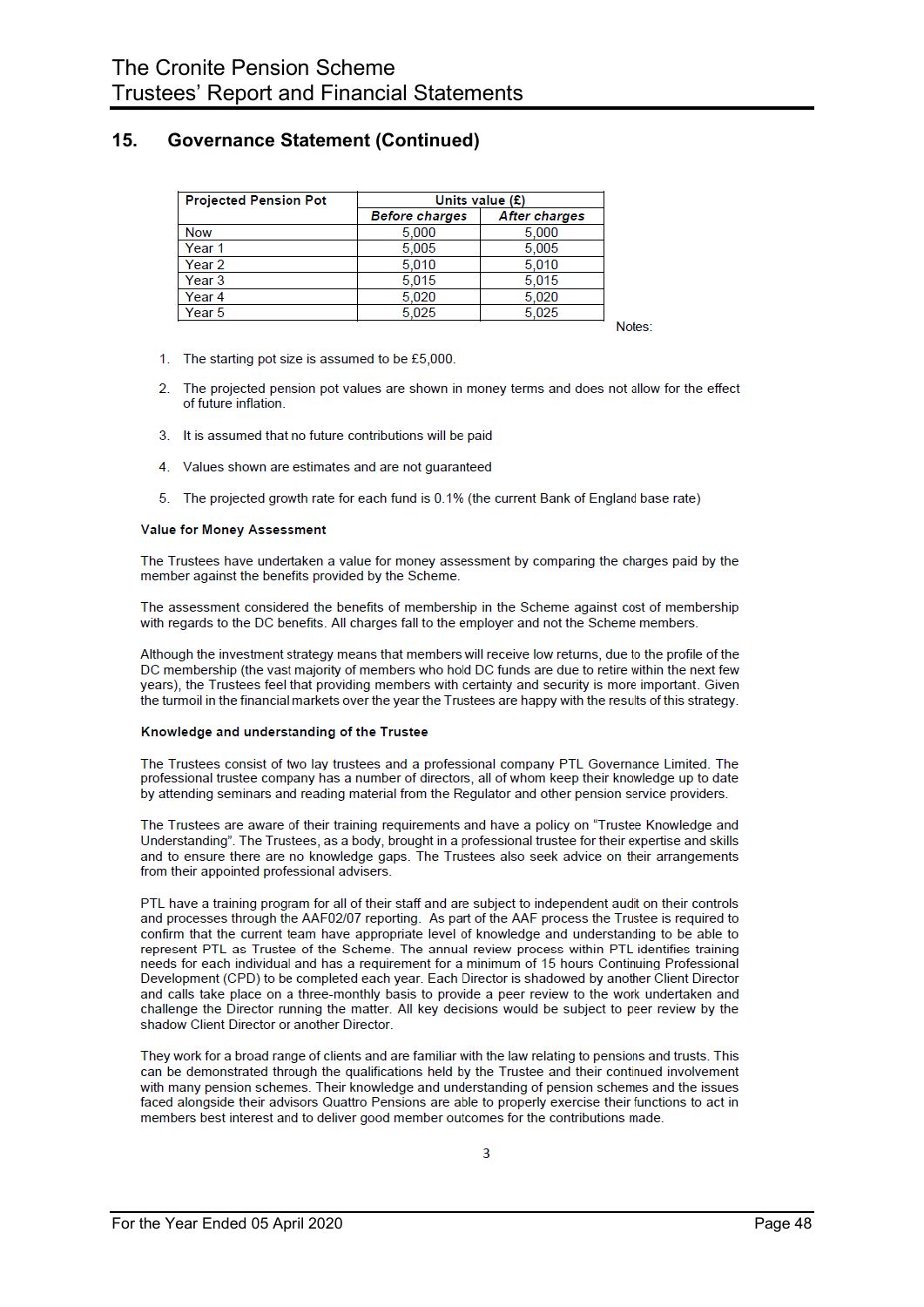## **4.3 Implementation Statement**

The 2019 Occupational Pension Schemes (Investment and Disclosure) (Amendment) Regulations ("the Regulations") require that the Trustees outline how they have ensured compliance with the policies and objectives set out in their Statement of Investment Principles (SIP) over the course of the year.

The Trustees' Stewardship and Engagement policies are included in the Scheme's SIP, which is available on request.

## *Changes to the SIP during the year*

The SIP has been reviewed and revised over the period, with an updated SIP signed during September 2019. The main changes to the SIP, with reasons, were as follows:

- Added the Trustees' investment beliefs, in line with guidance form The Pensions Regulator
- Specified the responsibilities of investment and legal advisers were specified to clarify the requirements of each party
- Amended the investment objectives and strategy to reflect the Trustees' updated strategy
- Changed the policy for the investment of the BL units (money purchase pots which resulted from a historic distribution of surplus) to reflect the updated strategy
- Added the Trustees' adopted policies on voting, ESG, hedging and journey planning

A further amendment was made to the SIP in September 2020 to include the Trustees' policies regarding asset manager incentives, evaluation and monitoring as required by the updated legislation for SIPs.

### *Meetings with fund managers*

During the course of the year, the Trustees have not received presentations from any fund managers, though they have regularly reviewed the performance of the Scheme's investments.

## *Reviews of fund managers*

During the previous accounting period, the Trustees formally reviewed the provision of fund management services and decided to alter their investment strategy. After reviewing a number of managers, the Trustees decide to appoint Legal and General Investment Management (LGIM) to provide LDI funds and a diversified growth fund; fully disinvesting funds from the M&G Long Term Growth Fund and reducing their allocation to the M&G Prudential Absolute Return Fund and M&G All Stock Bond Fund. This was undertaken in multiple stages, completing in June 2019.

Additionally, the Trustees received advice in April 2019 to alter their investment strategy for BL units in the Scheme. The Trustees elected to hold the units in cash in order to reduce risk for the relevant members as they are approaching retirement and to reduce the administrative burden of providing these funds for members.

### *Compliance with SIP for BL units*

The Trustees are required to monitor the extent to which the SIP has been followed for the BL units. Given that the SIP requires these units to be held in the Scheme bank account, the Trustees are satisfied that the SIP has been entirely followed in respect of the BL units over the period.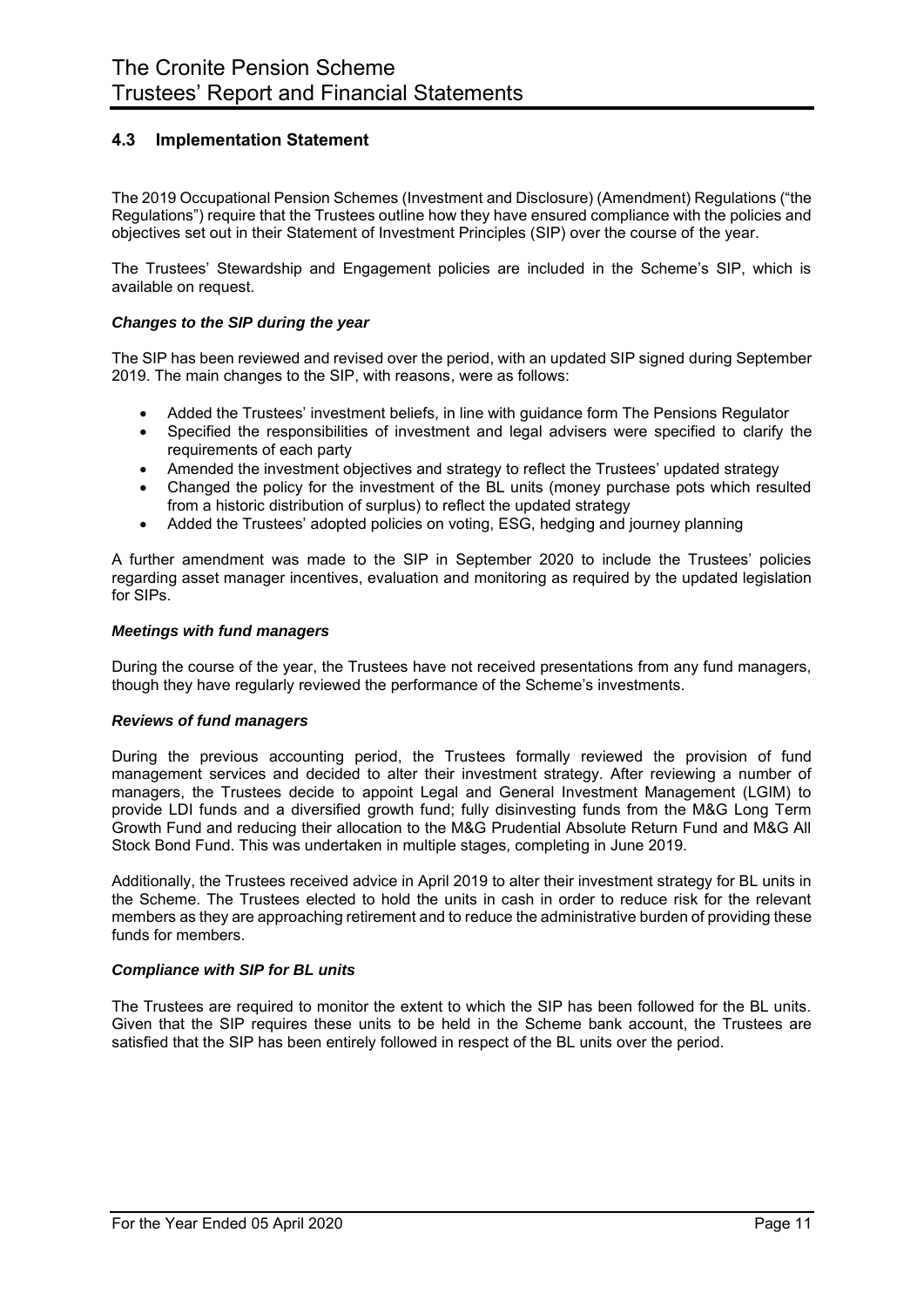## *Stewardship*

Both LGIM and M&G are signatories to the UK Stewardship code and UN Principles for Responsible Investment (UN PRI). The UN PRI are a set of global best practices that provide a framework for integrating ESG issues into financial analysis, investment decision-making and ownership practices. The current UN PRI scorecard scored LGIM as A+ or A in all categories and M&G received an A+ for overall strategy and governance in 2019.

## *Voting behaviour*

Appendix A summarises the voting behaviour for the LGIM dynamic diversified fund, the M&G prudential absolute return fund and the M&G all stock corporate bond fund. The LGIM LDI funds are not included as they do not hold Company stock.

The Trustees' policy is to delegate the exercise of voting rights to their managers, but to review the voting behaviour of the managers annually to check that they are comfortable with the decisions taken by the managers and their approach generally. Having reviewed the information summarised in Appendix A, the Trustees are satisfied with the way in which the managers are exercising voting rights.

## *Statement of compliance with Regulations*

Over the course of 2020, the Trustees are pleased to report that they have, in their opinion, adhered to the policies set out in their SIP and have complied with the Regulations.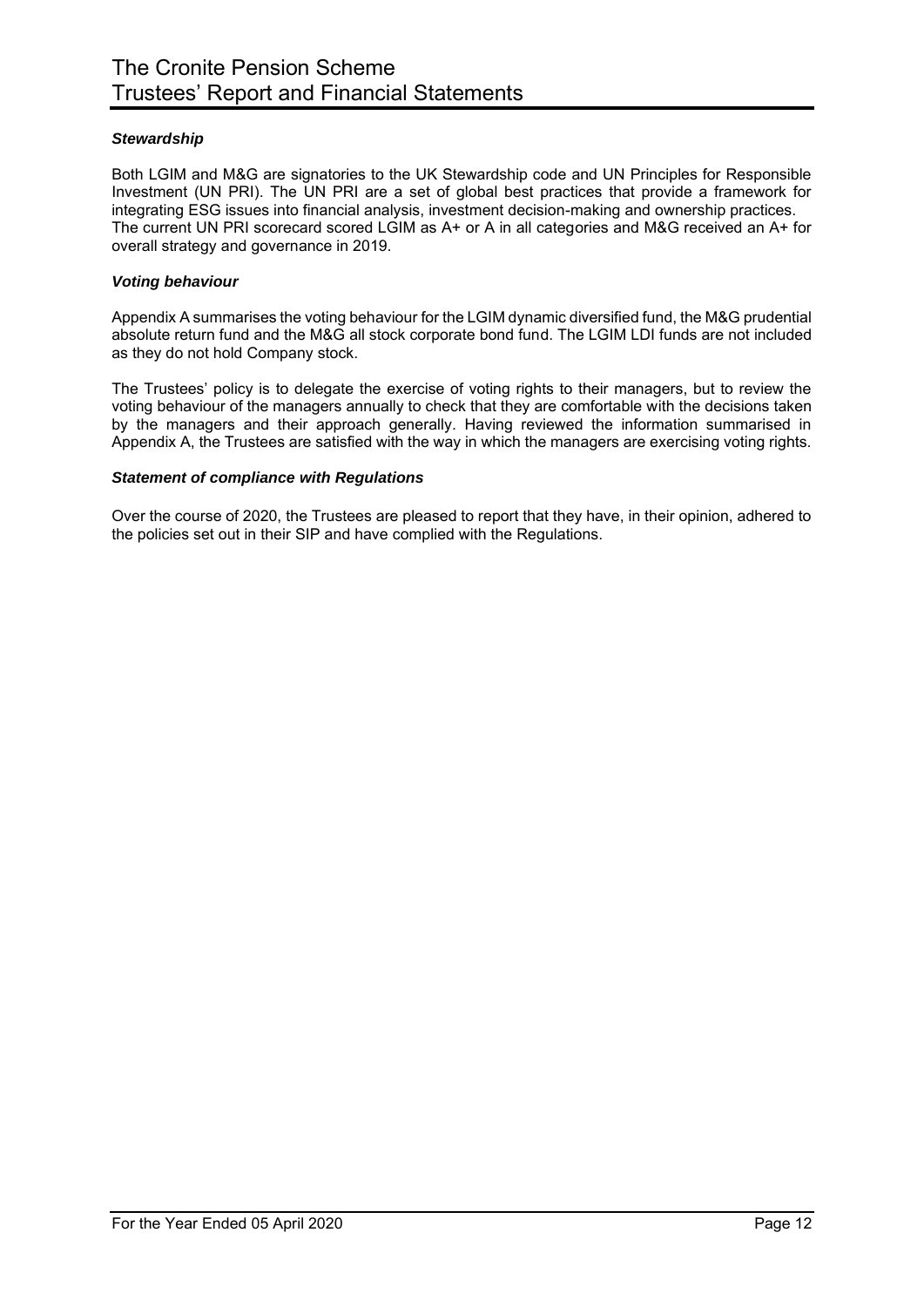## **4.4 Appendix A – voting behavior of managers**

LGIM Dynamic Diversified Fund:

| <b>Voting statistics</b>                            |                 |  |  |  |
|-----------------------------------------------------|-----------------|--|--|--|
|                                                     |                 |  |  |  |
| Question                                            | <b>Response</b> |  |  |  |
|                                                     |                 |  |  |  |
| How many meetings were you                          |                 |  |  |  |
| eligible to vote at over the year to                |                 |  |  |  |
| 31/03/2020?                                         | 4767            |  |  |  |
| How many resolutions were you                       |                 |  |  |  |
| eligible to vote on over the year to<br>31/03/2020? | 54599           |  |  |  |
| What % of resolutions did you vote                  |                 |  |  |  |
| on for which you were eligible?                     | 97.48%          |  |  |  |
| Of the resolutions on which you                     |                 |  |  |  |
| voted, what % did you vote with                     |                 |  |  |  |
| management?                                         | 84.40%          |  |  |  |
| Of the resolutions on which you                     |                 |  |  |  |
| voted, what % did you vote against                  |                 |  |  |  |
| management?                                         | 15.17%          |  |  |  |
| What % of resolutions, for which you                |                 |  |  |  |
| were eligible to vote, did you abstain              |                 |  |  |  |
| from?                                               | 0.43%           |  |  |  |
| Sum check                                           |                 |  |  |  |
| In what % of meetings, for which you                |                 |  |  |  |
| were eligible to attend, did you vote               |                 |  |  |  |
| at least once against management?                   | 64.28%          |  |  |  |
| What % of resolutions, on which you                 |                 |  |  |  |
| did vote, did you vote contrary to the              |                 |  |  |  |
| recommendation of your proxy                        |                 |  |  |  |
| adviser? (if applicable)                            | 8.47%           |  |  |  |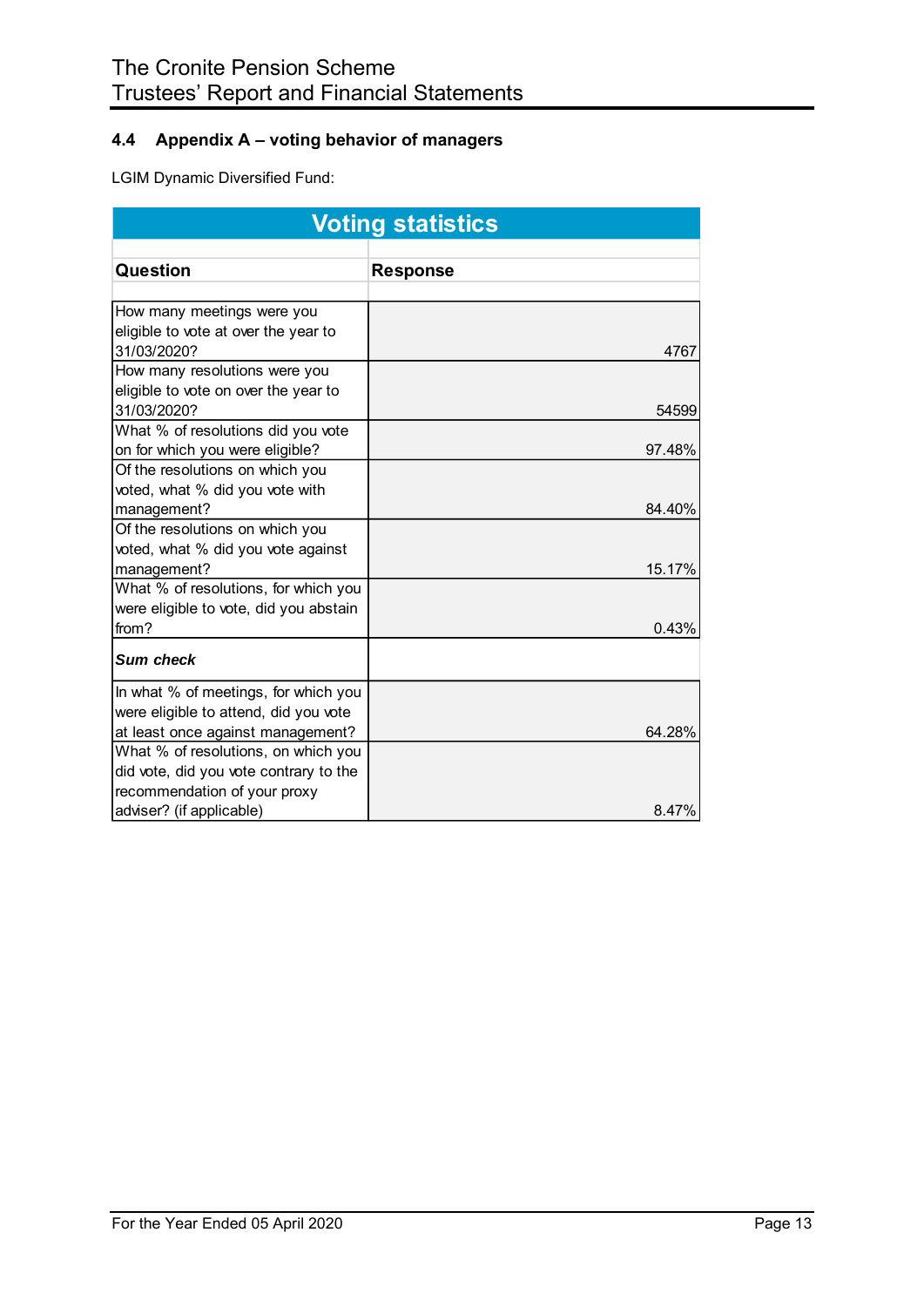# The Cronite Pension Scheme Trustees' Report and Financial Statements

# **Significant Votes**

|                                                                                                                                              | In relation to the Fund named above, which 10 votes over the vear to 31/03/2020 do vou consider to be most significant for the Plan?                                                                                                                                                                                                                                                                                                                                                                                                                                                                                                                                                                                                                                                                                                                                            |                                                                                                                                                                                                                                                                                                                                                                                                                                                                                                                                                                                                                                                                                                                                                                                                                                                                                                                                                                                                                                                                                                                                                                                                                                                                                                                                                                                                                                                                                                                                                                                                                                     |                                                                                                                                                                                                                                                                                                                                                                                                                                                                                                                                                                                                                                                                                                                                                                                                                  |                                                                                                                                                                                                                                                                                                                                                                                                                                                                                                                                                                                                                                                                                                                                                                                                                                                                                                                |                                                                                                                                                                                                                                                                                                                                                                                                                                                                                                                                                                                                                                                                                                                                                                                                                                                                                                                                                                                                                                                                                                                                                                                                                                                                                                                                                      |
|----------------------------------------------------------------------------------------------------------------------------------------------|---------------------------------------------------------------------------------------------------------------------------------------------------------------------------------------------------------------------------------------------------------------------------------------------------------------------------------------------------------------------------------------------------------------------------------------------------------------------------------------------------------------------------------------------------------------------------------------------------------------------------------------------------------------------------------------------------------------------------------------------------------------------------------------------------------------------------------------------------------------------------------|-------------------------------------------------------------------------------------------------------------------------------------------------------------------------------------------------------------------------------------------------------------------------------------------------------------------------------------------------------------------------------------------------------------------------------------------------------------------------------------------------------------------------------------------------------------------------------------------------------------------------------------------------------------------------------------------------------------------------------------------------------------------------------------------------------------------------------------------------------------------------------------------------------------------------------------------------------------------------------------------------------------------------------------------------------------------------------------------------------------------------------------------------------------------------------------------------------------------------------------------------------------------------------------------------------------------------------------------------------------------------------------------------------------------------------------------------------------------------------------------------------------------------------------------------------------------------------------------------------------------------------------|------------------------------------------------------------------------------------------------------------------------------------------------------------------------------------------------------------------------------------------------------------------------------------------------------------------------------------------------------------------------------------------------------------------------------------------------------------------------------------------------------------------------------------------------------------------------------------------------------------------------------------------------------------------------------------------------------------------------------------------------------------------------------------------------------------------|----------------------------------------------------------------------------------------------------------------------------------------------------------------------------------------------------------------------------------------------------------------------------------------------------------------------------------------------------------------------------------------------------------------------------------------------------------------------------------------------------------------------------------------------------------------------------------------------------------------------------------------------------------------------------------------------------------------------------------------------------------------------------------------------------------------------------------------------------------------------------------------------------------------|------------------------------------------------------------------------------------------------------------------------------------------------------------------------------------------------------------------------------------------------------------------------------------------------------------------------------------------------------------------------------------------------------------------------------------------------------------------------------------------------------------------------------------------------------------------------------------------------------------------------------------------------------------------------------------------------------------------------------------------------------------------------------------------------------------------------------------------------------------------------------------------------------------------------------------------------------------------------------------------------------------------------------------------------------------------------------------------------------------------------------------------------------------------------------------------------------------------------------------------------------------------------------------------------------------------------------------------------------|
|                                                                                                                                              | Vote 1                                                                                                                                                                                                                                                                                                                                                                                                                                                                                                                                                                                                                                                                                                                                                                                                                                                                          | Vote 2                                                                                                                                                                                                                                                                                                                                                                                                                                                                                                                                                                                                                                                                                                                                                                                                                                                                                                                                                                                                                                                                                                                                                                                                                                                                                                                                                                                                                                                                                                                                                                                                                              | Vote 3                                                                                                                                                                                                                                                                                                                                                                                                                                                                                                                                                                                                                                                                                                                                                                                                           | Vote 4                                                                                                                                                                                                                                                                                                                                                                                                                                                                                                                                                                                                                                                                                                                                                                                                                                                                                                         | Vote 5                                                                                                                                                                                                                                                                                                                                                                                                                                                                                                                                                                                                                                                                                                                                                                                                                                                                                                                                                                                                                                                                                                                                                                                                                                                                                                                                               |
|                                                                                                                                              | <b>RP PLC</b>                                                                                                                                                                                                                                                                                                                                                                                                                                                                                                                                                                                                                                                                                                                                                                                                                                                                   | <b>BAYER AG</b>                                                                                                                                                                                                                                                                                                                                                                                                                                                                                                                                                                                                                                                                                                                                                                                                                                                                                                                                                                                                                                                                                                                                                                                                                                                                                                                                                                                                                                                                                                                                                                                                                     | <b>ESSSILORLUXOTTICA</b>                                                                                                                                                                                                                                                                                                                                                                                                                                                                                                                                                                                                                                                                                                                                                                                         | <b>HYUNDATMOBIS</b>                                                                                                                                                                                                                                                                                                                                                                                                                                                                                                                                                                                                                                                                                                                                                                                                                                                                                            | <b>HYUNDAIMOTOR</b>                                                                                                                                                                                                                                                                                                                                                                                                                                                                                                                                                                                                                                                                                                                                                                                                                                                                                                                                                                                                                                                                                                                                                                                                                                                                                                                                  |
| Company name<br>Date of vote                                                                                                                 | 1/05/2019                                                                                                                                                                                                                                                                                                                                                                                                                                                                                                                                                                                                                                                                                                                                                                                                                                                                       | 28/04/2019                                                                                                                                                                                                                                                                                                                                                                                                                                                                                                                                                                                                                                                                                                                                                                                                                                                                                                                                                                                                                                                                                                                                                                                                                                                                                                                                                                                                                                                                                                                                                                                                                          | 16/05/2019                                                                                                                                                                                                                                                                                                                                                                                                                                                                                                                                                                                                                                                                                                                                                                                                       | 22/03/2019                                                                                                                                                                                                                                                                                                                                                                                                                                                                                                                                                                                                                                                                                                                                                                                                                                                                                                     | 22/03/2019                                                                                                                                                                                                                                                                                                                                                                                                                                                                                                                                                                                                                                                                                                                                                                                                                                                                                                                                                                                                                                                                                                                                                                                                                                                                                                                                           |
| Summary of the resolution                                                                                                                    | Resolution 22 - Approve the Climate Action 100+ Shareholder<br>Resolution on Climate Change Disclosures.                                                                                                                                                                                                                                                                                                                                                                                                                                                                                                                                                                                                                                                                                                                                                                        | Res 2 - Approve Discharge of Management Board for Fiscal 2018                                                                                                                                                                                                                                                                                                                                                                                                                                                                                                                                                                                                                                                                                                                                                                                                                                                                                                                                                                                                                                                                                                                                                                                                                                                                                                                                                                                                                                                                                                                                                                       | Brandgaard as Director; Elect Peter James Montagnon as Director                                                                                                                                                                                                                                                                                                                                                                                                                                                                                                                                                                                                                                                                                                                                                  | Committee<br>Resolution 5.4 - Elect Rudolph William C. Von Meister a Member of<br><b>Audit Committee</b>                                                                                                                                                                                                                                                                                                                                                                                                                                                                                                                                                                                                                                                                                                                                                                                                       | Res A, B and C: Elect Wendy Evard Lane as Director; Elect Jesper Resolution 5.2 - Elect Karl-Thomas Neumann as a Member of Audit Resolution 4.3 - Elect John Y. Liu as a Member of Audit Committee<br>lesolution 4.4 - Elect Robert Randall MacEwen as a Member of<br><b>Audit Committee</b><br>Resolution 4.5 - Elect Margaret S. Bilson as a Member of Audit<br>Committee                                                                                                                                                                                                                                                                                                                                                                                                                                                                                                                                                                                                                                                                                                                                                                                                                                                                                                                                                                          |
| How you yoted                                                                                                                                | For                                                                                                                                                                                                                                                                                                                                                                                                                                                                                                                                                                                                                                                                                                                                                                                                                                                                             | Against                                                                                                                                                                                                                                                                                                                                                                                                                                                                                                                                                                                                                                                                                                                                                                                                                                                                                                                                                                                                                                                                                                                                                                                                                                                                                                                                                                                                                                                                                                                                                                                                                             | For                                                                                                                                                                                                                                                                                                                                                                                                                                                                                                                                                                                                                                                                                                                                                                                                              | For                                                                                                                                                                                                                                                                                                                                                                                                                                                                                                                                                                                                                                                                                                                                                                                                                                                                                                            | For                                                                                                                                                                                                                                                                                                                                                                                                                                                                                                                                                                                                                                                                                                                                                                                                                                                                                                                                                                                                                                                                                                                                                                                                                                                                                                                                                  |
| Where you voted against<br>management, did you communicate<br>your intent to the company ahead of<br>the vote?                               | LGIM publicly communicates its vote instructions in monthly<br>regional vote reports on its website with the rationale for all votes<br>companies in the three weeks orior to an AGM as our engagement<br>s not limited to shareholder meeting topics.                                                                                                                                                                                                                                                                                                                                                                                                                                                                                                                                                                                                                          | LGIM oublidy communicates its vote instructions in monthly<br>regional vote reports on its website with the rationale for all votes<br>companies in the three weeks prior to an AGM as our engagement<br>is not limited to shareholder meeting topics.                                                                                                                                                                                                                                                                                                                                                                                                                                                                                                                                                                                                                                                                                                                                                                                                                                                                                                                                                                                                                                                                                                                                                                                                                                                                                                                                                                              | LGM publicly communicates its vote instructions in monthly<br>regional tote reports on its website with the rationale for all votes<br>against management. It is our policy not to engage with our investee lagainst management. It is our policy not to engage with our investee lagainst management. It is our policy not to engage with our investee<br>companies in the three weeks prior to an AGM as our engagement.<br>is not limited to shareholder meeting topics.                                                                                                                                                                                                                                                                                                                                      |                                                                                                                                                                                                                                                                                                                                                                                                                                                                                                                                                                                                                                                                                                                                                                                                                                                                                                                | LGIM publicly communicates its vote instructions in monthly<br>regional vote reports on its website with the rationale for all votes.<br>against management. It is our policy not to engage with our investee<br>companies in the three weeks prior to an AGM as our engagement<br>is not limited to shareholder meeting topics.                                                                                                                                                                                                                                                                                                                                                                                                                                                                                                                                                                                                                                                                                                                                                                                                                                                                                                                                                                                                                     |
| Rationale for the voting decision                                                                                                            | LGIM and other major shareholders put forward a proposal calling on Following its acquisition of agribusiness Monsanto, Bayer was<br>BP to explain how its strategy is consistent with the Paris.<br>Agreement on climate change. LGM worked with the board of BP to<br>secure its support for the motion. At the company's annual general<br>meeting, the proposal was passed with overwhelming approval from<br>shareholders. We have since met BP repeatedly - including its chair carcinogenic. We are concerned that the Bayer supervisory and<br>and incoming CEO - to advise on implementing the resolution. The<br>company has announced industry-leading targets: net zero<br>emissions from its operations, net zero carbon emissions from the<br>oil and gas it digs out of the ground, and a 50% reduction in the<br>carbon intensity of all the products it sells. | asked to pay millions in damages in several court cases where<br>plaintiffs claimed that Monsanto's glyphosate-based weedkiller<br>RoundUp was linked to causing cancer. The damages were reduced 32.7% of the merged company's share capital. Under the terms of<br>upon appeal, and Bayer was adamant that RoundUp was not<br>management boards had not fully considered the significant risks<br>related to glyphosate litigation in the US. Although at the time of the<br>merger agreement in 2016 there were only about a hundred such<br>lawsuits, by the end of 2019, the number grew to over 40,000. From<br>the finalisation of the acquisition in May 2018 until July 2019 Bayer's nominees in a bid to break the impasse. We contacted<br>share orice fell by approximately 45%. Unrelated to the litigation, we EssilorLuxottica to discuss the issue, but received no reply. We<br>have previously discussed the importance of a lead independent<br>director, particularly in times of crisis. We spoke to the company<br>ahead of its 2019 AGM to gain a better understanding of the<br>decision-making process in relation to the Monsanto acquisition and (intentions and to raise awareness to the other shareholders,<br>the legal advice it received for litigation risk. We recommended<br>establishing advisory and M&A committees, staffed by members<br>appointed with specific expertise; appointing non-executive directors.<br>with specific expertise; and appointing new executives. In addition,<br>we succested that these incidents should have a bearing on<br>remuneration awarded for the year. | In 2018, French lenses producer Essilor merged with Italian fame<br>manufacturer Luxottica. Upon condusion of the merger, the<br>executive chair of Luxottica's holding company (Delfin) owned<br>the merger agreement, the aftrementioned executive chairman and<br>Essilor's executive vice-chairman were both given equal powers. A<br>board was also established, with membership split equally between<br>Essilor and Delfn. In March 2019 an internal disagreement between<br>the two heads of the memed entity occurred. Two of the company's<br>shareholders - Compest and Valoptec - put forward three board<br>engaged extensively with Compest. Valopted and the board<br>nominees. We publicly announced our support for the board<br>nominees ahead of the AGM to ensure the current board knew our | Hyundai Mobis and Hyundai Motor. Activist investor Elliott<br>Management, which owned a \$1 billion stake in the group.<br>two businesses. This included increasing the dividend payout.<br>stablishing separate compensation and governance committees.<br>and appointing directors who were not already on the group's<br>boards. We have been actively engaging with Hyundai Motor for a<br>umber of years on the composition of the board, the risks<br>associated with a chaebol structure, and excess of capital.<br>Following Elliott Management's announcement, we discussed the<br>decided to support all the resolutions out foward by Elliott<br>Management in relation to Hyundai Motor. With regards to Hyundai<br>Mobis, we noted the risk of a potential conflict of interest with one<br>nominee and decided not to support their election. We supported all<br>other resolutions out forward. | In March 2018, the Hyundai group announced a restructure involving In March 2018, the Hyundai group announced a restructure involving<br>Hyundai Mobis and Hyundai Motor. Activist investor Elliott<br>Management, which owned a \$1 billion stake in the group.<br>challenged these plans by putting forward its own proposals for the challenged these plans by putting forward its own proposals for the<br>two businesses. This included increasing the dividend payout.<br>establishing separate compensation and governance committees.<br>and appointing directors who were not already on the group's<br>boards. We have been actively engaging with Hyundai Motor for a<br>umber of years on the composition of the board, the risks<br>associated with a chaebol structure, and excess of capital.<br>Following Elliott Management's announcement, we discussed the<br>proposals with it and the chief financial officer of Hyundai Mobis. We loroposals with it and the chief financial officer of Hyundai Mobis. We<br>decided to support all the resolutions put forward by Elliott<br>Management in relation to Hyundai Motor. With regards to Hyundai<br>Mobis, we noted the risk of a potential confict of interest with one<br>nominee and decided not to support their election. We supported all<br>ther resolutions out forward. |
| Outcome of the vote                                                                                                                          | 99.1% support                                                                                                                                                                                                                                                                                                                                                                                                                                                                                                                                                                                                                                                                                                                                                                                                                                                                   | 44.5% for: 55.5.% against                                                                                                                                                                                                                                                                                                                                                                                                                                                                                                                                                                                                                                                                                                                                                                                                                                                                                                                                                                                                                                                                                                                                                                                                                                                                                                                                                                                                                                                                                                                                                                                                           | Res A: 43.7% support; Res B: 34.1% support                                                                                                                                                                                                                                                                                                                                                                                                                                                                                                                                                                                                                                                                                                                                                                       | Both resolutions were defeated. Detailed meeting results are not<br>a silable for this meeting.                                                                                                                                                                                                                                                                                                                                                                                                                                                                                                                                                                                                                                                                                                                                                                                                                | All three resolutions were defeated. Detailed meeting results are not<br>available for this meeting.                                                                                                                                                                                                                                                                                                                                                                                                                                                                                                                                                                                                                                                                                                                                                                                                                                                                                                                                                                                                                                                                                                                                                                                                                                                 |
| Implications of the outcome eg were<br>there any lessons leamed and what<br>likely future steps will you take in<br>response to the outcome? | LGIM continues to engage with the company and monitor progress.                                                                                                                                                                                                                                                                                                                                                                                                                                                                                                                                                                                                                                                                                                                                                                                                                 | The company subsequently established a glyphosate litigation<br>committee to monitor litigation and consult with the board. We will<br>continue to pay close attention to the litigation and any possible<br>settlements, as well as the decisions of Baver's remuneration<br>down at the 2020 AGM.                                                                                                                                                                                                                                                                                                                                                                                                                                                                                                                                                                                                                                                                                                                                                                                                                                                                                                                                                                                                                                                                                                                                                                                                                                                                                                                                 | Before the AGM was due to take place, the company's board<br>announced that it had reached a governance agreement and all<br>disoutes had been resolved. Essilon uxottica's CEOs had been<br>tasked with focusing on the integration process and to accelerate<br>committee. The company also announced that the chair would step the simplification of the company. The board confirmed that neither<br>CEO would seek to become the leader of the combined entity. The<br>board nominees received significant support from the company's<br>independent shareholders, equalling respectively 43.7% and 35% of<br>the total votes. We continue to engage with the company for the<br>benefit of our dients.                                                                                                     | Elliott Management's proposals were defeated at both companies'<br>AGMs. However, the two companies decided to broaden the skillset<br>of their boards through the appointment of new directors from<br>of separate board committees, including a remuneration committee.<br>Following the vote, the CEO confirmed that the group would listen<br>nore to dissenting shareholders.                                                                                                                                                                                                                                                                                                                                                                                                                                                                                                                             | Elliott Management's proposals were defeated at both companies'<br>AGMs. However, the two companies decided to broaden the skillser<br>of their boards through the appointment of new directors from<br>outside the group. The management also supported the introduction loutside the group. The management also supported the introduction<br>of separate board committees, including a remuneration committee.<br>Following the vote, the CEO confirmed that the group would listen<br>nore to dissenting shareholders.                                                                                                                                                                                                                                                                                                                                                                                                                                                                                                                                                                                                                                                                                                                                                                                                                           |
| On which criteria (as explained in the<br>cover email) have you assessed this<br>vote to be "significant"?                                   | This is the first shareholder resolution put forward by LGM                                                                                                                                                                                                                                                                                                                                                                                                                                                                                                                                                                                                                                                                                                                                                                                                                     | Vote of no confidence, a rare escalation step                                                                                                                                                                                                                                                                                                                                                                                                                                                                                                                                                                                                                                                                                                                                                                                                                                                                                                                                                                                                                                                                                                                                                                                                                                                                                                                                                                                                                                                                                                                                                                                       | Escalation of engagement. We publicly announced our support for<br>the board nominees ahead of the AGM to ensure the current board<br>knew our intentions and to raise awareness to the other<br>shareholders.                                                                                                                                                                                                                                                                                                                                                                                                                                                                                                                                                                                                   | Shareholder activism is not common in South Korea.                                                                                                                                                                                                                                                                                                                                                                                                                                                                                                                                                                                                                                                                                                                                                                                                                                                             | Shareholder activism is not common in South Korea.                                                                                                                                                                                                                                                                                                                                                                                                                                                                                                                                                                                                                                                                                                                                                                                                                                                                                                                                                                                                                                                                                                                                                                                                                                                                                                   |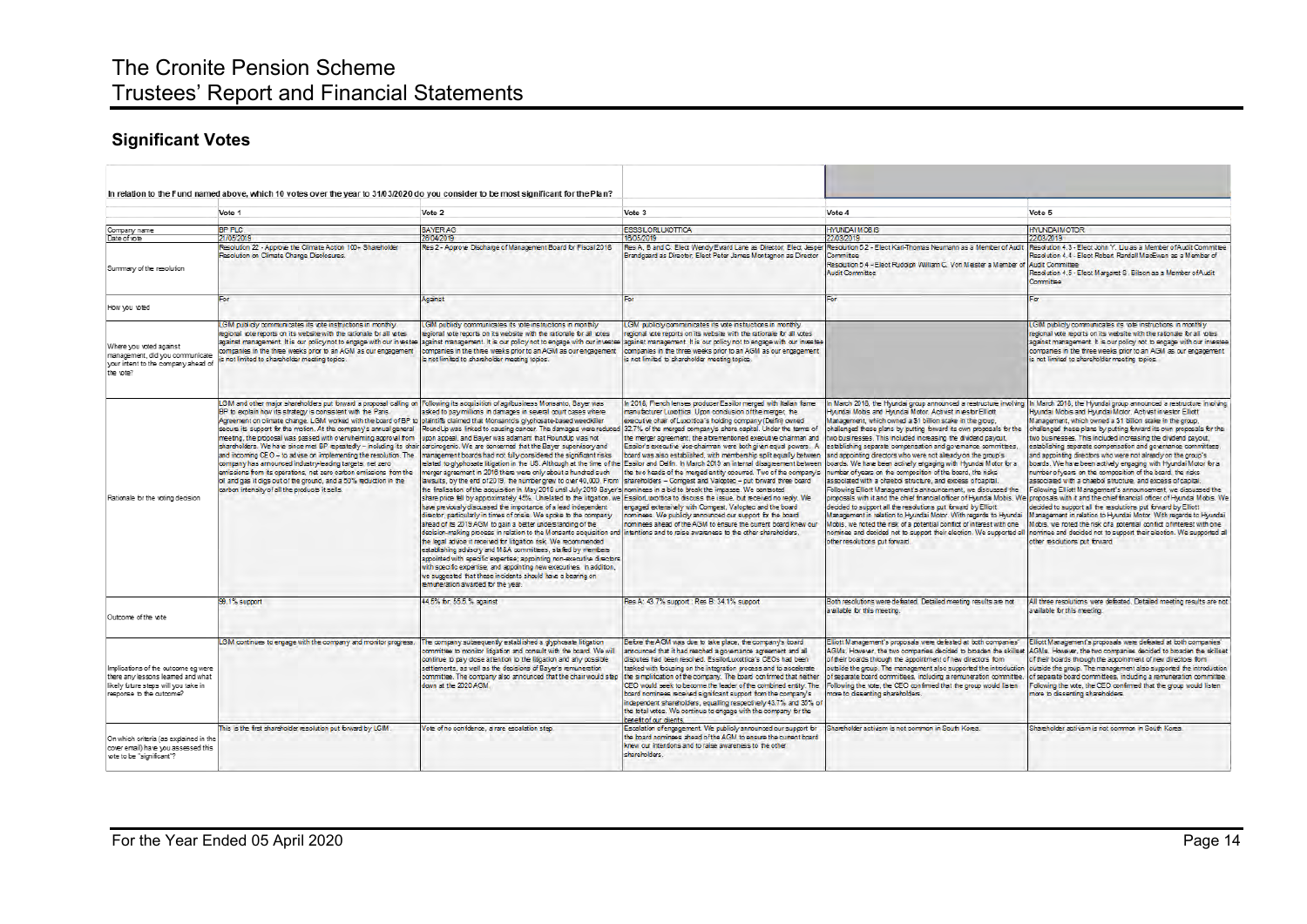|                                                                                | <b>Voting policies</b>                                                                                                                                                                                                                                                                                                                                                                               |                                                                                                                                                                                                                                                                                                                                                                                                                                                                                                                                                                                                                                                                                                                                                                                        |  |  |  |  |
|--------------------------------------------------------------------------------|------------------------------------------------------------------------------------------------------------------------------------------------------------------------------------------------------------------------------------------------------------------------------------------------------------------------------------------------------------------------------------------------------|----------------------------------------------------------------------------------------------------------------------------------------------------------------------------------------------------------------------------------------------------------------------------------------------------------------------------------------------------------------------------------------------------------------------------------------------------------------------------------------------------------------------------------------------------------------------------------------------------------------------------------------------------------------------------------------------------------------------------------------------------------------------------------------|--|--|--|--|
|                                                                                | Please answer the following questions in relation to the Fund named above.                                                                                                                                                                                                                                                                                                                           |                                                                                                                                                                                                                                                                                                                                                                                                                                                                                                                                                                                                                                                                                                                                                                                        |  |  |  |  |
|                                                                                |                                                                                                                                                                                                                                                                                                                                                                                                      |                                                                                                                                                                                                                                                                                                                                                                                                                                                                                                                                                                                                                                                                                                                                                                                        |  |  |  |  |
| Question                                                                       |                                                                                                                                                                                                                                                                                                                                                                                                      | <b>Response</b>                                                                                                                                                                                                                                                                                                                                                                                                                                                                                                                                                                                                                                                                                                                                                                        |  |  |  |  |
| What is your policy on consulting<br>with clients before voting?               | voting policies are reviewed annually and take into account feedback from our clients.                                                                                                                                                                                                                                                                                                               | LGIM's voting and engagement activities are driven by ESG professionals and their assessment<br>of the requirements in these areas seeks to achieve the best outcome for all our clients. Our<br>Every year, LGIM holds a stakeholder roundtable event where clients and other stakeholders<br>(civil society, academia, the private sector and fellow investors) are invited to express their<br>views directly to the members of the Investment Stewardship team. The views expressed by<br>attendees during this event form a key consideration as we continue to develop our voting and<br>engagement policies and define strategic priorities in the years ahead. We also take into<br>account client feedback received at regular meetings and/ or ad-hoc comments or enquiries. |  |  |  |  |
| Please provide an overview of your<br>process for deciding how to vote.        | process, therefore sending consistent messaging to companies.                                                                                                                                                                                                                                                                                                                                        | All decisions are made by LGIM's Investment Stewardship team and in accordance with our<br>relevant Corporate Governance & Responsible Investment and Conflicts of Interest policy<br>documents which are reviewed annually. Each member of the team is allocated a specific<br>sector globally so that the voting is undertaken by the same individuals who engage with the<br>relevant company. This ensures our stewardship approach flows smoothly throughout the<br>engagement and voting process and that engagement is fully integrated into the vote decision                                                                                                                                                                                                                  |  |  |  |  |
|                                                                                | electronically vote clients' shares. All voting decisions are made by LGIM and we do not<br>augment our own research and proprietary ESG assessment tools. The Investment<br>making specific voting decisions                                                                                                                                                                                        | LGIM's Investment Stewardship team uses ISS's 'ProxyExchange' electronic voting platform to<br>outsource any part of the strategic decisions. Our use of ISS recommendations is purely to<br>Stewardship team also uses the research reports of Institutional Voting Information Services<br>(IVIS) to supplement the research reports that we receive from ISS for UK companies when                                                                                                                                                                                                                                                                                                                                                                                                  |  |  |  |  |
| How, if at all, have you made use of<br>proxy voting services over the year to | To ensure our proxy provider votes in accordance with our position on ESG, we have put in<br>place a custom voting policy with specific voting instructions. These instructions apply to all<br>markets globally and seek to uphold what we consider are minimum best practice standards<br>which we believe all companies globally should observe, irrespective of local regulation or<br>practice. |                                                                                                                                                                                                                                                                                                                                                                                                                                                                                                                                                                                                                                                                                                                                                                                        |  |  |  |  |
| 31 March 2020                                                                  | custom voting policy. This may happen where engagement with a specific company has<br>require further action.                                                                                                                                                                                                                                                                                        | We retain the ability in all markets to override any vote decisions, which are based on our<br>provided additional information (for example from direct engagement, or explanation in the<br>annual report) that allows us to apply a qualitative overlay to our voting judgement. We have<br>strict monitoring controls to ensure our votes are fully and effectively executed in accordance<br>with our voting policies by our service provider. This includes a regular manual check of the<br>votes input into the platform, and an electronic alert service to inform us of rejected votes which                                                                                                                                                                                  |  |  |  |  |
|                                                                                |                                                                                                                                                                                                                                                                                                                                                                                                      |                                                                                                                                                                                                                                                                                                                                                                                                                                                                                                                                                                                                                                                                                                                                                                                        |  |  |  |  |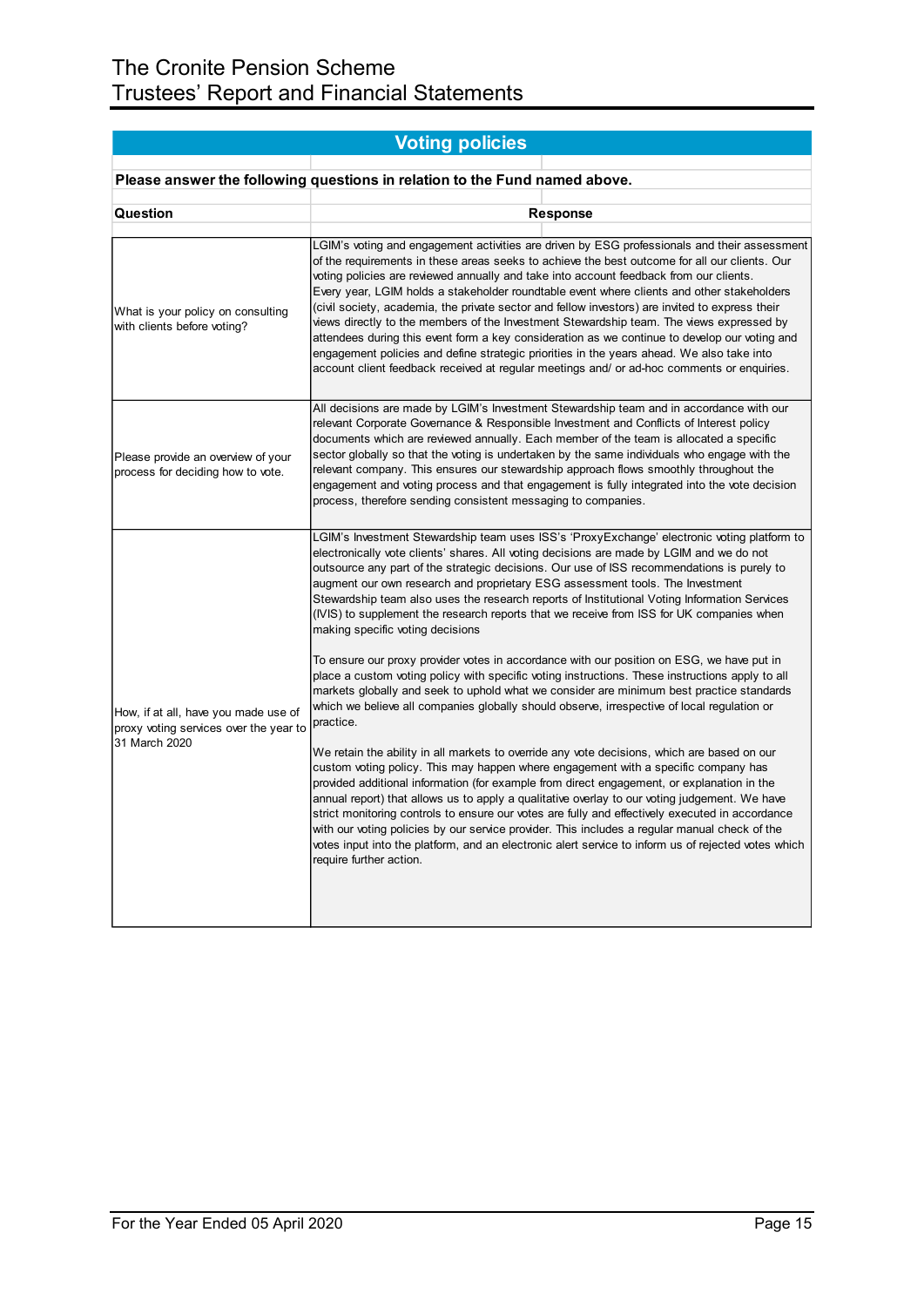| What process did you follow for<br>determining the "most significant"<br>votes?                                            | As regulation on vote reporting has recently evolved with the introduction of the concept of<br>'significant vote' by the EU Shareholder Rights Directive II, LGIM wants to ensure we continue to<br>help our clients in fulfilling their reporting obligations. We also believe public transparency of our<br>vote activity is critical for our clients and interested parties to hold us to account.<br>For many years, LGIM has regularly produced case studies and/ or summaries of LGIM's vote<br>positions to clients for what we deemed were 'material votes'. We are evolving our approach in line<br>with the new regulation and are committed to provide our clients access to 'significant vote'<br>information.<br>In determining significant votes, LGIM's Investment Stewardship team takes into account the<br>criteria provided by the Pensions & Lifetime Savings Association consultation (PLSA). This<br>includes but is not limited to:<br>• High profile vote which has such a degree of controversy that there is high client and/ or public<br>scrutiny;<br>• Significant client interest for a vote: directly communicated by clients to the Investment<br>Stewardship team at LGIM's annual Stakeholder roundtable event, or where we note a significant<br>increase in requests from clients on a particular vote;<br>• Sanction vote as a result of a direct or collaborative engagement;<br>• Vote linked to an LGIM engagement campaign, in line with LGIM Investment Stewardship's 5-<br>year ESG priority engagement themes.<br>We will provide information on significant votes in the format of detailed case studies in our<br>quarterly ESG impact report and annual active ownership publications.<br>If you have any additional questions on specific votes, please note that we publicly disclose our<br>votes for the major markets on our website. The reports are published in a timely manner, at the<br>end of each month and can be used by clients for their external reporting requirements. The voting<br>disclosures can be found by selecting 'Voting Report' on the following page:<br>http://documentlibrary.lgim.com/litlibrary/lglibrary_463150.html?req=internal |
|----------------------------------------------------------------------------------------------------------------------------|------------------------------------------------------------------------------------------------------------------------------------------------------------------------------------------------------------------------------------------------------------------------------------------------------------------------------------------------------------------------------------------------------------------------------------------------------------------------------------------------------------------------------------------------------------------------------------------------------------------------------------------------------------------------------------------------------------------------------------------------------------------------------------------------------------------------------------------------------------------------------------------------------------------------------------------------------------------------------------------------------------------------------------------------------------------------------------------------------------------------------------------------------------------------------------------------------------------------------------------------------------------------------------------------------------------------------------------------------------------------------------------------------------------------------------------------------------------------------------------------------------------------------------------------------------------------------------------------------------------------------------------------------------------------------------------------------------------------------------------------------------------------------------------------------------------------------------------------------------------------------------------------------------------------------------------------------------------------------------------------------------------------------------------------------------------------------------------------------------------------------------------------------------------------------------------------------------------------|
| Please include here any additional<br>comments which you believe are<br>relevant to your voting activities or<br>processes | It is vital that the proxy voting service are regularly monitored and LGIM do this through quarterly<br>due diligence meetings with ISS. Representatives from a range of departments attend these<br>meetings, including the client relationship manager, research manager and custom voting<br>manager. The meetings have a standing agenda, which includes setting out our expectations, an<br>analysis of any issues we have experienced when voting during the previous quarter, the quality of<br>the ISS research delivered, general service level, personnel changes, the management of any<br>potential conflicts of interest and a review of the effectiveness of the monitoring process and voting<br>statistics. The meetings will also review any action points arising from the previous quarterly<br>meeting.<br>LGIM has its own internal Risk Management System (RMS) to provide effective oversight of key<br>processes. This includes LGIM's voting activities and related client reporting. If an item is not<br>confirmed as completed on RMS, the issue is escalated to line managers and senior directors<br>within the organisation. On a weekly basis, senior members of the Investment Stewardship team<br>confirm on LGIM's internal RMS that votes have been cast correctly on the voting platform and<br>record any issues experienced. This is then reviewed by the Director of Investment Stewardship<br>who confirms the votes have been cast correctly on a monthly basis. Annually, as part of our<br>formal RMS processes the Director of Investment Stewardship confirms that a formal review of<br>LGIM's proxy provider has been conducted and that they have the capacity and competency to<br>analyse proxy issues and make impartial recommendations.                                                                                                                                                                                                                                                                                                                                                                                                                          |

### **Disclaimer**

All voting data provided in this report is produced by LGIM using data extracted from our third-party proxy-voting provider Institutional Shareholder Services' (ISS) ProxyExchange platform, an electronic voting platform used by LGIM's Investment Stewardship team to vote its clients' shares. Data relates to all votes cast in the [12-month] period to [31 March 2020] by LGIM in each fund in line with our Corporate Governance & Responsible Investment Policy. It does not include any voting directed by policyholders. Please note that this data is provided at fund-level only and can include, in the case of feeder fund structures, multiple underlying fund information. Such information is based on the weighting of the underlying funds held as at [18 August 2020] and does not reflect any change in weightings throughout the preceding year.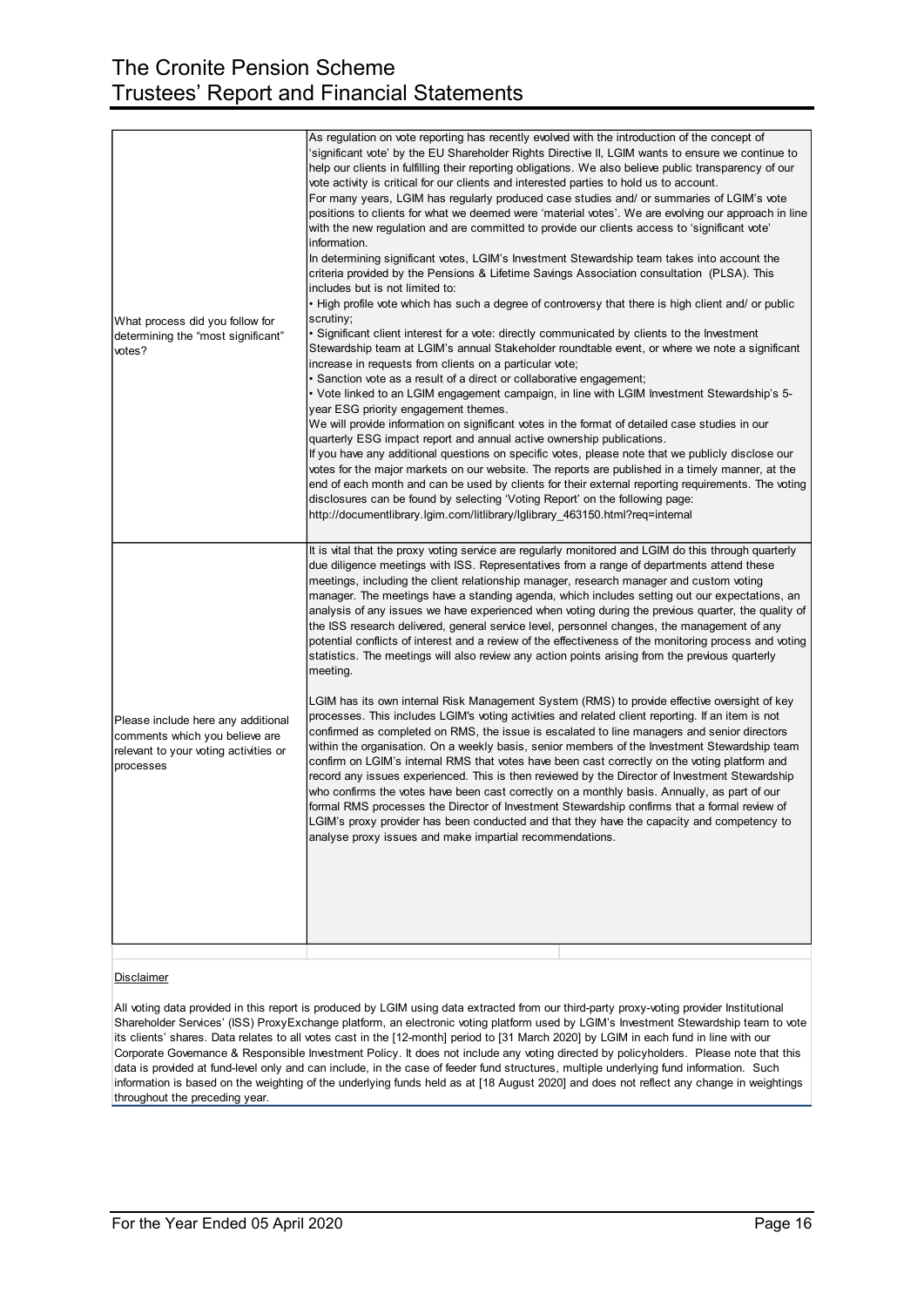# **M&G All Stocks Corporate Bond Fund:**

## **Significant Votes**

|  | Event ID   Ext Event ID                                    | <b>Asset ID</b> | ssuer Description                                                          | Important Date Ex Date Payable Date Processing Date Expiry Date Action Type |             |             |                     |                                                                     | Event Status   V/M Code   Source |           |                         | Sec Group Sec Type ELECTION |                        | Comment                                                                                       |
|--|------------------------------------------------------------|-----------------|----------------------------------------------------------------------------|-----------------------------------------------------------------------------|-------------|-------------|---------------------|---------------------------------------------------------------------|----------------------------------|-----------|-------------------------|-----------------------------|------------------------|-----------------------------------------------------------------------------------------------|
|  |                                                            |                 |                                                                            |                                                                             |             |             |                     |                                                                     |                                  |           |                         |                             |                        | Meadowhall Finance PLC (Consent Granted) - View as Significant. Waiver request relating to    |
|  |                                                            |                 |                                                                            |                                                                             |             |             |                     |                                                                     |                                  |           |                         |                             |                        | amendments to the payment default provisions and covenant tests as a result of COVID-19       |
|  |                                                            |                 |                                                                            |                                                                             |             |             |                     |                                                                     |                                  |           |                         |                             |                        | impact. JV sponsors submitting fresh equity into transaction. Vote was not controversial.     |
|  |                                                            |                 |                                                                            | 13-Jul-2020                                                                 | 13-Jul-2020 | 13-Jul-2020 |                     | 01-Jul-2020 Consent (Consent with Payment) Approved                 |                                  | Voluntary | COMPOSITE CMBS          |                             | SENIOR CONSENT GRANTED | Code red 19/06/20 and subsequent email/PM meeting 03/07/20.                                   |
|  |                                                            |                 |                                                                            |                                                                             |             |             |                     |                                                                     |                                  |           |                         |                             |                        | Manchester Airport Group (Consent Granted) - View as Significant. Waiver request relating     |
|  |                                                            |                 |                                                                            |                                                                             |             |             |                     |                                                                     |                                  |           |                         |                             |                        | to COVID-19 impact. Granted as shareholders injected £300mn of equity with a work fee.        |
|  |                                                            |                 | 162778 1590531099894-162777 BPM2P2L76 Manchester Airport Group Funding PLC | 02-Jul-2020                                                                 | 02-Jul-2020 |             |                     | 02-Jul-2020 25-Jun-2020 Consent (Consent with Payment) Approved     |                                  | Voluntary | COMPOSITE BND           | <b>CORP</b>                 | <b>CONSENT GRANTED</b> | (CodeRed 26/05/2020)                                                                          |
|  |                                                            |                 |                                                                            |                                                                             |             |             |                     |                                                                     |                                  |           |                         |                             |                        | Manchester Airport Group (Consent Granted) - View as Significant. Waiver request relating     |
|  |                                                            |                 |                                                                            |                                                                             |             |             |                     |                                                                     |                                  |           |                         |                             |                        | to COVID-19 impact. Granted as shareholders injected £300mn of equity with a work fee.        |
|  |                                                            |                 | 162774 1590527248047-162773 BRSMXB8M5 MANCHESTER AIRPORT GROUP FUNDIN      | 02-Jul-2020                                                                 | 02-Jul-2020 | 02-Jul-2020 |                     | 25-Jun-2020 Consent (Consent with Payment) Approved                 |                                  | Voluntary | COMPOSITE BND           | CORP                        | <b>CONSENT GRANTED</b> | (CodeRed 26/05/2020)                                                                          |
|  |                                                            |                 |                                                                            |                                                                             |             |             |                     |                                                                     |                                  |           |                         |                             |                        | The meetings were arranged to approve the consent solicitation votes which made some          |
|  |                                                            |                 |                                                                            |                                                                             |             |             |                     |                                                                     |                                  |           |                         |                             |                        | material changes to the structure that would fit under the definition of "Potential impact on |
|  |                                                            |                 |                                                                            |                                                                             |             |             |                     |                                                                     |                                  |           |                         |                             |                        | financial outcome on future company performance". If the votes didn't pass, the SGS will      |
|  |                                                            |                 |                                                                            |                                                                             |             |             |                     |                                                                     |                                  |           |                         |                             |                        | have had to file for insolvency which would have resulted in lower recoveries for             |
|  |                                                            |                 |                                                                            |                                                                             |             |             |                     |                                                                     |                                  |           |                         |                             |                        | Bondholders versus the alternative. Therefore the Intu events are Significant. M&G did not    |
|  |                                                            |                 | 171462 1596609966932-171461  BRSQF7AU4   Intu (SGS) Finance PLC            | 28-Aug-2020                                                                 |             |             |                     | 28-Aug-2020 21-Aug-2020 Bondholders Meeting                         | Approved                         | Voluntary | COMPOSITE BND           | <b>CORP</b>                 |                        | CONSENT GRANTED physically attend the meetings.                                               |
|  |                                                            |                 |                                                                            |                                                                             |             |             |                     |                                                                     |                                  |           |                         |                             |                        | The meetings were arranged to approve the consent solicitation votes which made some          |
|  |                                                            |                 |                                                                            |                                                                             |             |             |                     |                                                                     |                                  |           |                         |                             |                        | material changes to the structure that would fit under the definition of "Potential impact on |
|  |                                                            |                 |                                                                            |                                                                             |             |             |                     |                                                                     |                                  |           |                         |                             |                        | financial outcome on future company performance". If the votes didn't pass, the SGS will      |
|  |                                                            |                 |                                                                            |                                                                             |             |             |                     |                                                                     |                                  |           |                         |                             |                        | have had to file for insolvency which would have resulted in lower recoveries for             |
|  |                                                            |                 |                                                                            |                                                                             |             |             |                     |                                                                     |                                  |           |                         |                             |                        | Bondholders versus the alternative. Therefore the Intu events are Significant. M&G did not    |
|  |                                                            |                 |                                                                            | 28-Aug-2020                                                                 |             |             |                     | 28-Aug-2020 21-Aug-2020 Bondholders Meeting                         | Approved                         | Voluntary | COMPOSITE BND           | <b>CORP</b>                 | <b>CONSENT GRANTED</b> | physically attend the meetings.                                                               |
|  |                                                            |                 |                                                                            |                                                                             |             |             |                     |                                                                     |                                  |           |                         |                             |                        | Significant                                                                                   |
|  |                                                            |                 |                                                                            |                                                                             |             |             |                     |                                                                     |                                  |           |                         |                             |                        | Related to COVID impact. Without covenant relief an event of default would likely have        |
|  | 166184 1592981165079-166181 BRS8RGGV3 Greene King PLC      |                 |                                                                            | 22-Jul-2020                                                                 |             | 22-Jul-2020 |                     | 14-Jul-2020 Bondholders Meeting                                     | Approved                         | Voluntary | COMPOSITE ABS           | ABS                         | <b>CONSENT GRANTED</b> | occurred in the short term.                                                                   |
|  |                                                            |                 |                                                                            |                                                                             |             |             |                     |                                                                     |                                  |           |                         |                             |                        | Significant                                                                                   |
|  |                                                            |                 |                                                                            |                                                                             |             |             |                     |                                                                     |                                  |           |                         |                             |                        | Related to COVID impact. Without covenant relief an event of default would likely have        |
|  |                                                            |                 | 166187 1592981165224-166186  BPM2EH4V1 Greene King Finance PLC             | 22-Jul-2020                                                                 |             | 22-Jul-2020 |                     | 14-Jul-2020 Bondholders Meeting                                     | Approved                         | Voluntary | COMPOSITE BND           | CORP                        |                        | CONSENT GRANTED   occurred in the short term.                                                 |
|  |                                                            |                 |                                                                            |                                                                             |             |             |                     |                                                                     |                                  |           |                         |                             |                        | <b>Significant</b>                                                                            |
|  |                                                            |                 |                                                                            |                                                                             |             |             |                     |                                                                     |                                  |           |                         |                             |                        | Related to COVID impact. We felt the request was too wide ranging, not essential and set a    |
|  | 169002 1595025690247-169001 BRSTK4JS5 CPUK Finance Limited |                 |                                                                            | 17-Aug-2020                                                                 | 17-Aug-2020 |             |                     | 17-Aug-2020   07-Aug-2020 Consent (Consent with Payment)   Approved |                                  | Voluntarv | COMPOSITE ABS           | ABS                         | <b>CONSENT DENIED</b>  | bad precedent on covenant waivers.                                                            |
|  |                                                            |                 |                                                                            |                                                                             |             |             |                     |                                                                     |                                  |           |                         |                             |                        | Significant                                                                                   |
|  |                                                            |                 |                                                                            |                                                                             |             |             |                     |                                                                     |                                  |           |                         |                             |                        | Related to COVID impact. We felt the request was too wide ranging, not essential and set a    |
|  |                                                            |                 | 169006 1595025764631-169005 BPM224JQ8 CPUK FINANCE LTD 3.69 -VAR 28/02/204 | 17-Aug-2020                                                                 | 17-Aug-2020 | 17-Aug-2020 |                     | 07-Aug-2020 Consent (Consent with Payment) Approved                 |                                  | Voluntary | COMPOSITE ABS           | ABS                         | CONSENT DENIED         | bad precedent on covenant waivers.                                                            |
|  |                                                            |                 |                                                                            |                                                                             |             |             |                     |                                                                     |                                  |           |                         |                             |                        | ABP STID Proposal was Non-significant. This was a consent to rectify drafting errors in the   |
|  |                                                            |                 |                                                                            |                                                                             |             |             |                     |                                                                     |                                  |           |                         |                             |                        | original documentation (see attached email from the time of the request for full details if   |
|  | 160179 1589496980367-160178  BRSDH3031 ABP Finance PLC     |                 |                                                                            | 08-Jun-2020                                                                 |             | 08-Jun-2020 | 08-Jun-2020 Consent |                                                                     | Approved                         | Voluntary | COMPOSITE BND           | <b>CORP</b>                 | <b>CONSENT GRANTED</b> | required)                                                                                     |
|  |                                                            |                 |                                                                            |                                                                             |             |             |                     |                                                                     |                                  |           |                         |                             |                        | Significant                                                                                   |
|  |                                                            |                 |                                                                            |                                                                             |             |             |                     |                                                                     |                                  |           |                         |                             |                        | Related to COVID impact. Without covenant relief an event of default would likely have        |
|  | 158553 1588897808734-158551                                |                 | BRS27Z5N6 Marston's Issuer PLC                                             | 08-Jun-2020                                                                 | 08-Jun-2020 |             |                     | 08-Jun-2020 27-May-2020 Consent (Consent with Payment) Approved     |                                  | Voluntary | COMPOSITE ABS           | ABS                         | <b>CONSENT GRANTED</b> | occurred in the short term.                                                                   |
|  |                                                            |                 |                                                                            |                                                                             |             |             |                     |                                                                     |                                  |           |                         |                             |                        | Significant                                                                                   |
|  |                                                            |                 |                                                                            |                                                                             |             |             |                     |                                                                     |                                  |           |                         |                             |                        | Related to COVID impact. Without covenant relief an event of default would likely have        |
|  | 158558 1588897809265-158555                                |                 | BRS1DNF56 Marston's Issuer PLC                                             | 27-May-2020                                                                 | 05-Jun-2020 |             |                     | 27-May-2020 27-May-2020 Consent (Consent with Payment) Approved     |                                  | Voluntary | COMPOSITE ABS           | ABS                         | <b>CONSENT GRANTED</b> | occurred in the short term.                                                                   |
|  |                                                            |                 |                                                                            |                                                                             |             |             |                     |                                                                     |                                  |           |                         |                             |                        | <b>Significant</b>                                                                            |
|  |                                                            |                 |                                                                            |                                                                             |             |             |                     |                                                                     |                                  |           |                         |                             |                        | Related to COVID impact. Without covenant relief an event of default would likely have        |
|  | 158556 1588897809190-158552 BRS8GFSB8 Marston's Issuer PLC |                 |                                                                            | 27-May-2020                                                                 | 05-Jun-2020 |             |                     | 27-May-2020 27-May-2020 Consent (Consent with Payment) Approved     |                                  | Voluntary | COMPOSITE ABS           | ABS                         | <b>CONSENT GRANTED</b> | occurred in the short term.                                                                   |
|  |                                                            |                 |                                                                            |                                                                             |             |             |                     |                                                                     |                                  |           |                         |                             |                        | Significant                                                                                   |
|  |                                                            |                 |                                                                            |                                                                             |             |             |                     |                                                                     |                                  |           |                         |                             |                        | Related to COVID impact. Without covenant relief an event of default would likely have        |
|  | 158557 1588897809223-158554 BKR01HEM4 Marston's Issuer PLC |                 |                                                                            | 27-May-2020                                                                 | 05-Jun-2020 |             |                     | 27-May-2020 27-May-2020 Consent (Consent with Payment) Approved     |                                  |           | Voluntary COMPOSITE ABS | <b>ABS</b>                  |                        | CONSENT GRANTED   occurred in the short term.                                                 |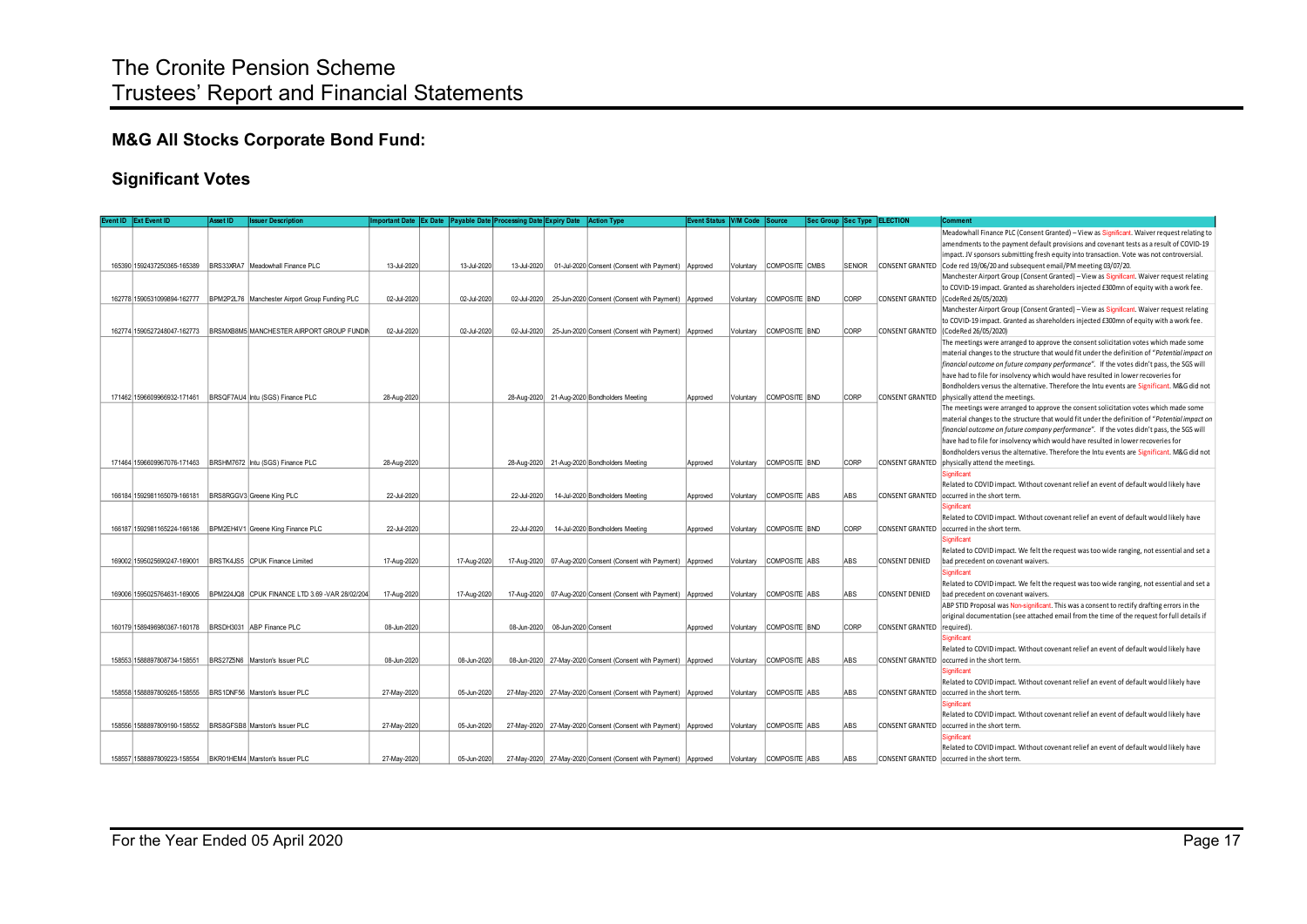## **M&G Absolute Return Fund**

| <b>Voting statistics</b>                                                                                           |                 |                                                                              |  |  |  |  |  |
|--------------------------------------------------------------------------------------------------------------------|-----------------|------------------------------------------------------------------------------|--|--|--|--|--|
| Please answer the following questions in relation to the Fund named above.                                         |                 |                                                                              |  |  |  |  |  |
| <b>Question</b>                                                                                                    | <b>Response</b> | <b>Additional Comments</b>                                                   |  |  |  |  |  |
| How many meetings were you<br>eligible to vote at over the year to<br>05/04/2020?                                  |                 | 1021 year to 31/03/2020                                                      |  |  |  |  |  |
| How many resolutions were you<br>eligible to vote on over the year to<br>05/04/2020?                               |                 | 15098 year to 31/03/2020                                                     |  |  |  |  |  |
| What % of resolutions did you vote<br>on for which you were eligible?                                              | 72.6%           |                                                                              |  |  |  |  |  |
| Of the resolutions on which you<br>voted, what % did you vote with<br>management?                                  | 94.3%           |                                                                              |  |  |  |  |  |
| Of the resolutions on which you<br>voted, what % did you vote against<br>management?                               |                 | Includes any vote that was not in line with the<br>5.7% Board recommendation |  |  |  |  |  |
| What % of resolutions, for which you<br>were eligible to vote, did you abstain<br>from?                            | 0.6%            |                                                                              |  |  |  |  |  |
| <b>Sum check</b>                                                                                                   |                 |                                                                              |  |  |  |  |  |
| In what % of meetings, for which you<br>were eligible to attend, did you vote<br>at least once against management? | 33.2%           |                                                                              |  |  |  |  |  |
| What % of resolutions, on which you<br>did vote, did you vote contrary to the<br>recommendation of your proxy      |                 |                                                                              |  |  |  |  |  |
| adviser? (if applicable)                                                                                           | 6.6%            |                                                                              |  |  |  |  |  |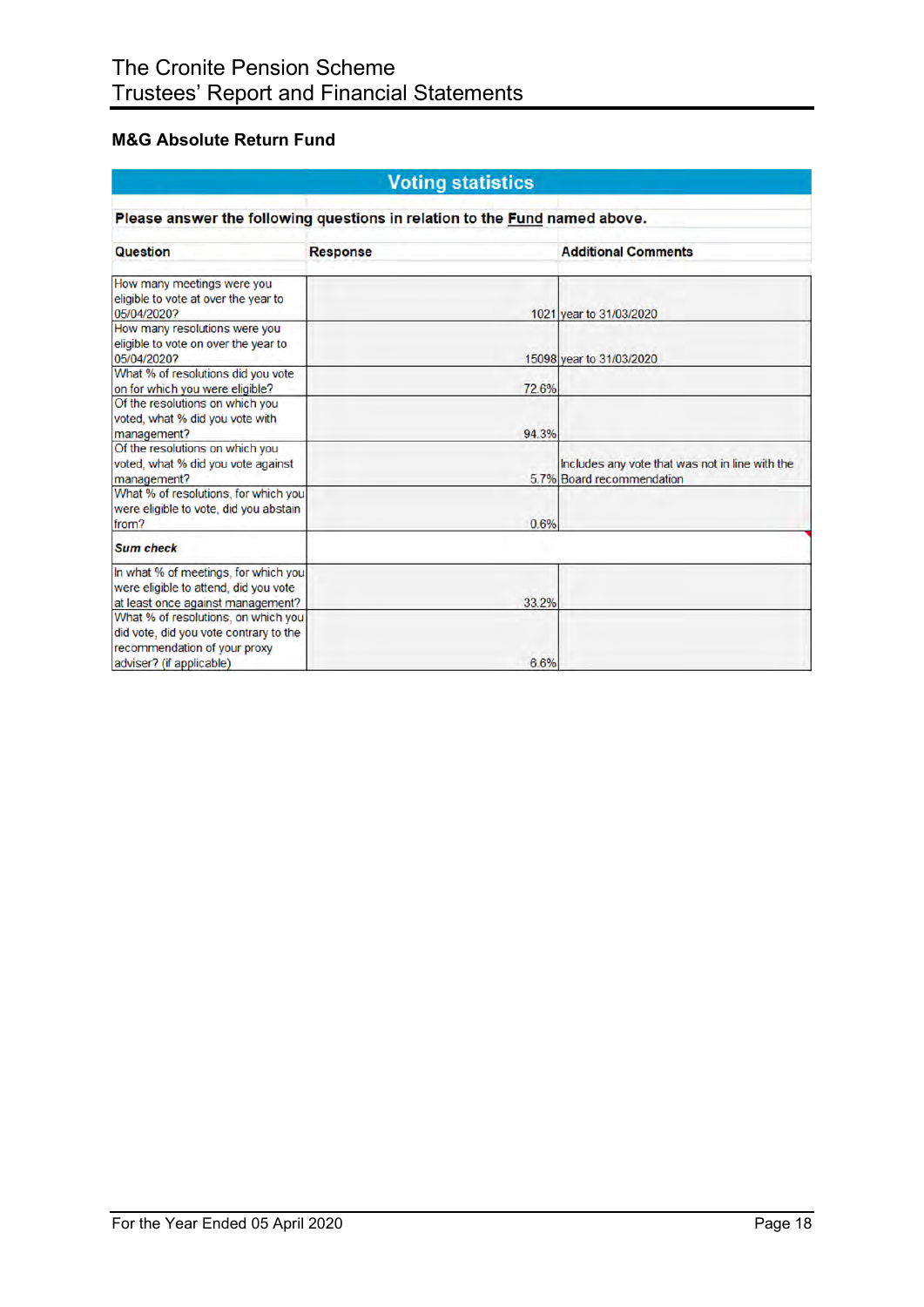# The Cronite Pension Scheme Trustees' Report and Financial Statements

# **Significant Votes**

| most significant for the Plan?                                                                                                                | In relation to the Fund named above, which 10 votes over the year to 05/04/2020 do you consider to be                                                                               |                                                                                                                                                                                      |                                                                                            |                                                                                    |                                                                                                                         |
|-----------------------------------------------------------------------------------------------------------------------------------------------|-------------------------------------------------------------------------------------------------------------------------------------------------------------------------------------|--------------------------------------------------------------------------------------------------------------------------------------------------------------------------------------|--------------------------------------------------------------------------------------------|------------------------------------------------------------------------------------|-------------------------------------------------------------------------------------------------------------------------|
|                                                                                                                                               | Vote 1                                                                                                                                                                              | Vote 2                                                                                                                                                                               | Vote 3                                                                                     | Vote 4                                                                             | Vote 5                                                                                                                  |
| Company name                                                                                                                                  | BP plc                                                                                                                                                                              | <b>FirstGroup Plc</b>                                                                                                                                                                | <b>Manx Telecom Plc</b>                                                                    | <b>KCOM Group PIc</b>                                                              | <b>Barclays plc</b>                                                                                                     |
| Date of vote                                                                                                                                  | 21/05/2019                                                                                                                                                                          | 25/06/2019                                                                                                                                                                           | 26/04/2019                                                                                 | 05/06/2019                                                                         | 02/05/2019                                                                                                              |
| Summary of the resolution                                                                                                                     | A binding resolution requiring BP to set and<br>publish GHG reduction targets aligned with<br>the Paris Agreement, which would be<br>irrevocable except by way of a further special | Coast Capital LLC, a 10 percent shareholder,<br>sought to remove six incumbents and elect<br>seven new nominees to a reconstituted 12-<br>member board.This resolution was to remove | Approve Matters Relating to the Cash Offer<br>for Manx Telecom plc by Kelion Bidco Limited | Approve Sale of Company Assets                                                     | Approve Remuneration Report                                                                                             |
| How you voted                                                                                                                                 | For and Oppose across different funds                                                                                                                                               | Oppose                                                                                                                                                                               | Oppose                                                                                     | Oppose                                                                             | Oppose                                                                                                                  |
| Where you voted against<br>management, did you communicate<br>your intent to the company ahead of<br>the vote?                                | Yes                                                                                                                                                                                 | Y es                                                                                                                                                                                 | Yes                                                                                        | Yes                                                                                | Not recorded                                                                                                            |
| Rationale for the voting decision                                                                                                             | There was variance of opinion leading to<br>different voting decisions across funds                                                                                                 | Support the board was considered to be in<br>best interests of shareholders and the<br>company                                                                                       | Opposition due to offer undervaluing the<br>company                                        | Opposition due to concerns over impact on<br>shareholders                          | Opposition due to concern over CEO<br>remuneration light of his behaviour and<br>resultant fines imposed by requlators. |
| Outcome of the vote                                                                                                                           | Not in a position to provide                                                                                                                                                        | Not in a position to provide                                                                                                                                                         | Not in a position to provide                                                               | Not in a position to provide                                                       | Not in a position to provide                                                                                            |
| Implications of the outcome eq were<br>there any lessons learned and what<br>likely future steps will you take in<br>response to the outcome? | Not in a position to provide                                                                                                                                                        | Not in a position to provide                                                                                                                                                         | Not in a position to provide                                                               | Not in a position to provide                                                       | Not in a position to provide                                                                                            |
| On which criteria (as explained in the<br>cover email) have you assessed this<br>vote to be "significant"?                                    | Issue/subject matter that has high sensitivity<br>to clients, stakeholders, the Company or M&G                                                                                      | Executive directors or chairperson                                                                                                                                                   | Corporate structure - including acquisitions,<br>disposals, takeovers and mergers          | Corporate structure - in cluding acquisitions,<br>disposals, takeovers and mergers | Issue/subject matter that has high sensitivity<br>to clients, stakeholders, the Company or M&G                          |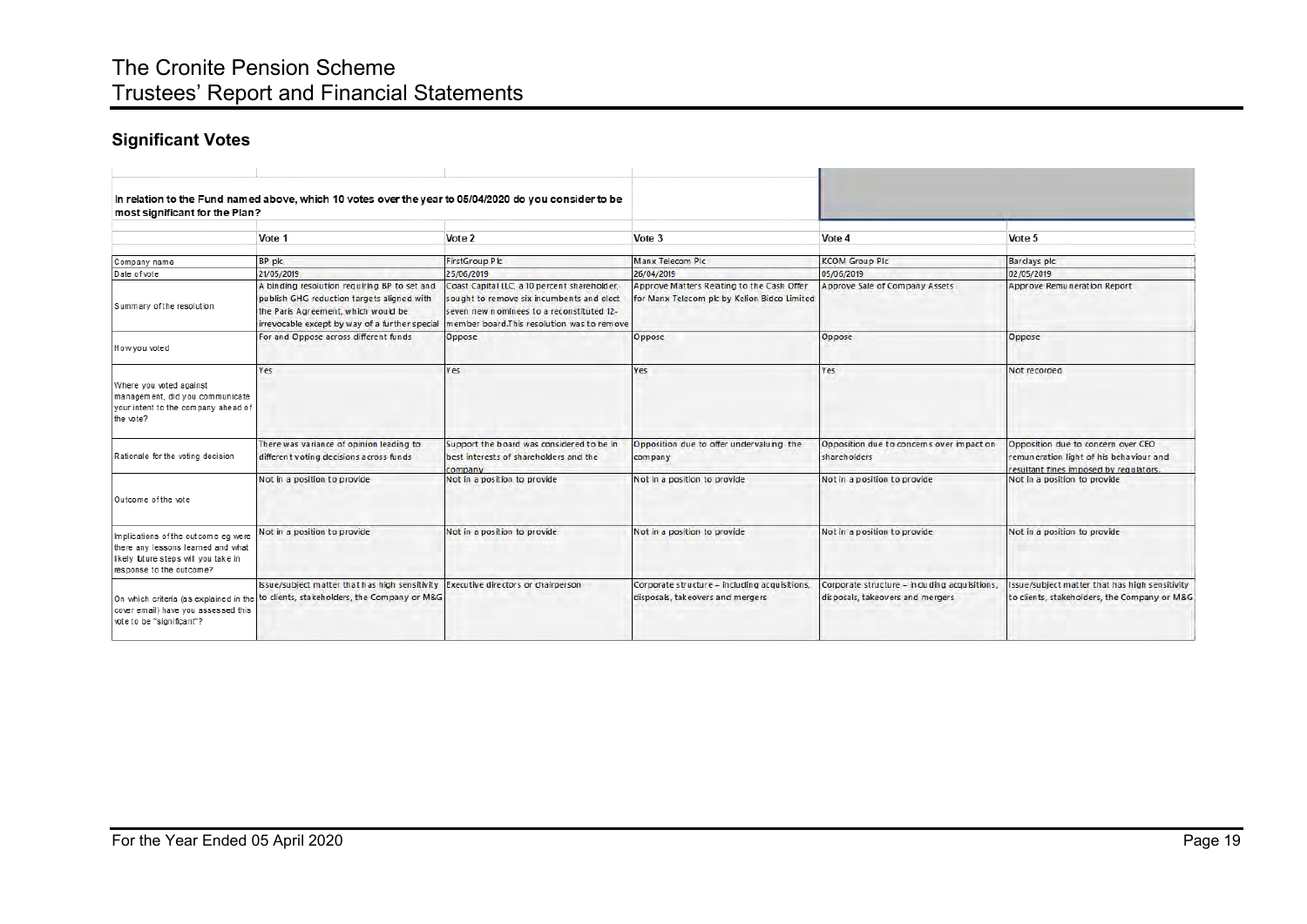# The Cronite Pension Scheme Trustees' Report and Financial Statements

| Vote 6                                                                                                            | Vote 7                                                 | Vote 8                                                       | Vote 9                                                                 | Vote 10                                                                                                                                                                                      |
|-------------------------------------------------------------------------------------------------------------------|--------------------------------------------------------|--------------------------------------------------------------|------------------------------------------------------------------------|----------------------------------------------------------------------------------------------------------------------------------------------------------------------------------------------|
| <b>First Pacific Company Limited</b>                                                                              | <b>Bayer AG</b>                                        | <b>Gresham House Strategic Plc</b>                           | <b>Drax Group Plc</b>                                                  | Vodafone Group plc                                                                                                                                                                           |
| 16/12/2019                                                                                                        | 26/04/2019                                             | 19/09/2019                                                   | 17/04/2019                                                             | 23/07/2019                                                                                                                                                                                   |
| <b>Approve Renewal of Indofood Group's</b><br>Noodles Business, New Annual Caps and<br><b>Related Transaction</b> | Approve Discharge of Management Board                  | <b>Re-elect Ken Lever as Director</b>                        | <b>Approve Political Donations</b>                                     | <b>Approve Remuneration Report</b>                                                                                                                                                           |
| Oppose                                                                                                            | Abstain                                                | Oppose                                                       | Oppose                                                                 | Oppose                                                                                                                                                                                       |
| Not recorded                                                                                                      | Not recorded                                           | <b>Yes</b>                                                   | Not recorded                                                           | <b>Yes</b>                                                                                                                                                                                   |
| Opposition due to concern over related party<br>transaction                                                       | Abstention due to legal issues relating to<br>Monsanto | Opposition due to concern over lack of<br>strategic progress | Opposition, as in our view, political donations<br>are not appropriate | Opposition due to concern over performance<br>and shareholder alignment                                                                                                                      |
| Not in a position to provide                                                                                      | Not in a position to provide                           | Not in a position to provide                                 | Not in a position to provide                                           | Not in a position to provide                                                                                                                                                                 |
| Not in a position to provide                                                                                      | Not in a position to provide                           | Not in a position to provide                                 | Not in a position to provide                                           | Not in a position to provide                                                                                                                                                                 |
| <b>Executive directors or chairperson</b>                                                                         | <b>Executive directors or chairperson</b>              | <b>Executive directors or chairperson</b>                    |                                                                        | Issue/subject matter that has high sensitivity   Issue/subject matter that has high sensitivity<br>to clients, stakeholders, the Company or M&G to clients, stakeholders, the Company or M&G |
|                                                                                                                   |                                                        |                                                              |                                                                        |                                                                                                                                                                                              |